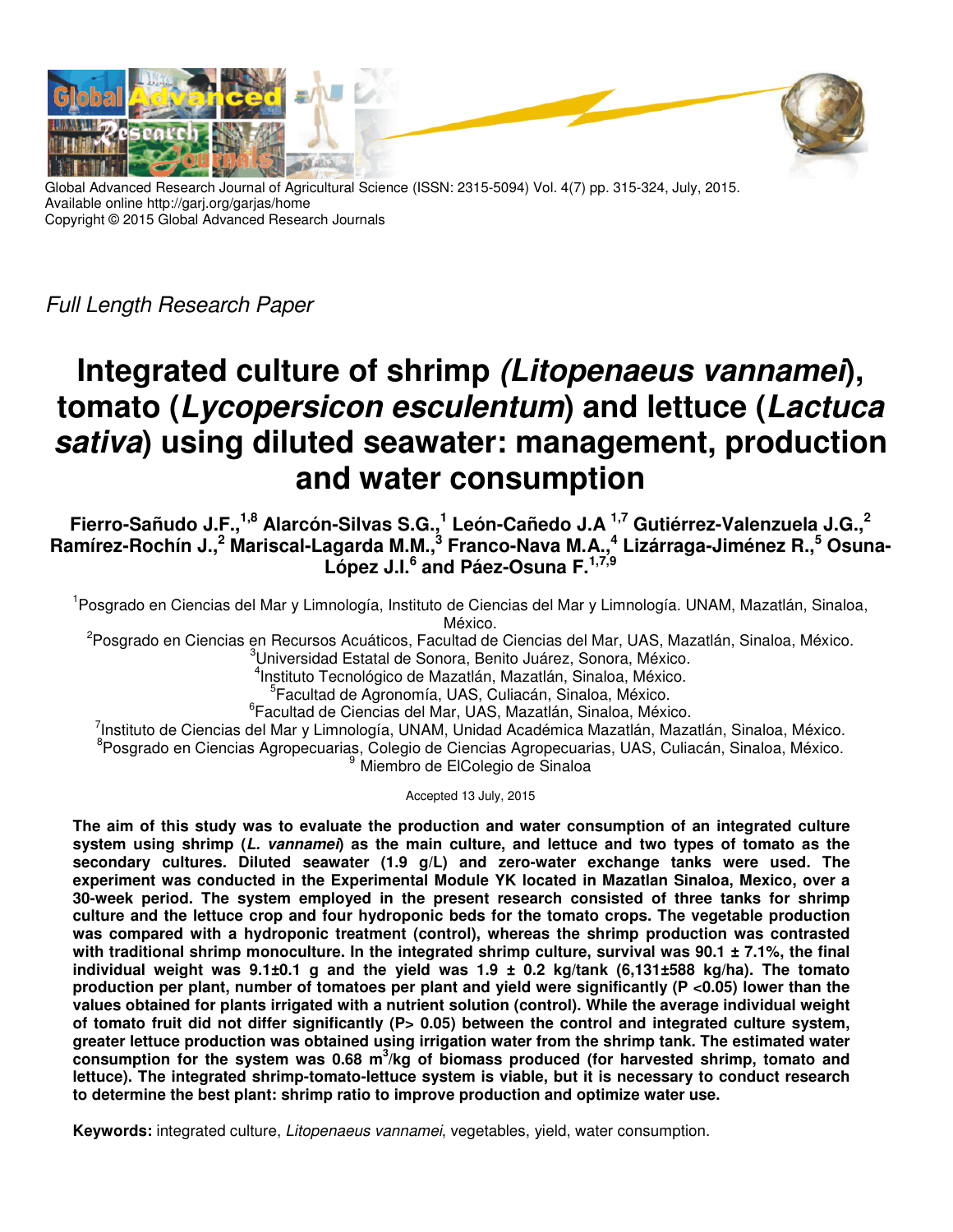# **INTRODUCTION**

Integrated aquaculture-agriculture systems are sustainable production systems of aquatic organisms and plants where wastes from one activity are used in the production of its counterpart. These systems have many advantages including reduced water use by both activities, so that establishment in locations where water resources are limited can be carried out (Prinsloo & Schoonbee, 1993), higher economic return per meter cubic of water due to the simultaneous production of two or more end products (McIntosh & Fitzsimmons, 2003; Silva-Castro et al., 2006), minimal fertilizer use in agriculture due to nutrient inputs from aquaculture effluents (Fernando & Halwart, 2000), lower environmental impact through the use of nutrient-rich effluent (Billard & Servin-Reyssac, 1992; Silva-Castro et al., 2006) and can be established in highly deprived areas for subsistence or family businesses.

When freshwater is used, the effluents of tilapia (McMurtry et al., 1993; Danaher et al., 2013), catfish (Endut et al., 2010), river prawn (Ronzón-Ortega et al., 2012), and perch culture (Graber & Junge, 2009) have been used to irrigate tomato, spinach, basil, and other plants. Shrimp farming using low salinity water or<br>freshwater produces nutrient-rich effluent as a produces nutrient-rich effluent as a complementary option for irrigation that can be used to increase plant biomass. For example, satisfactory production results have been observed in Thailand in integrated shrimp culture and rice farming (Flaherty et al., 2000), and experimentally with olives in the United States (McIntosh & Fitszimmons, 2003), melon farming in Brazil (Miranda et al., 2008) and tomato farming in Mexico (Mariscal-Lagarda et al., 2012).

One of the great challenges for inland shrimp farming and agriculture is the improved use of water resources for food production. According to SEMARNAT (2013), approximately 50% of the national territory of Mexico is comprised of dry land (arid, semi-arid or dry sub-humid) that is characterized mainly by the limited availability of water. A solution or alternative to convert these regions into productive areas is the development of integrated cultures, where the same amount of water can be used to carry out shrimp farming and agriculture simultaneously. Thus, the hydric resource can be used to obtain two or more products concurrently, which minimizes the use of water and increases food production. The aim of this study was to evaluate the yield and water consumption of the integrated cultures of Pacific white shrimp (main culture) and tomato and lettuce (secondary cultures) using low salinity water (diluted seawater; 1.9 g/L) and zeroexchange water. In the present study, we present and discuss the results of an experiment conducted in

Northwestern Mexico (Sinaloa) using a ratio of 75 shrimp:8 tomato plants:1 lettuce plant over a culture cycle of 210 days.

# **MATERIALS AND METHODS**

## **Description of the experiment**

The present study was conducted in the YK Experimental Module located in Mazatlan, Sinaloa, Mexico (23° 12' 11.9" N and 106° 25' 41.29" W). The experimental system for the shrimp culture consisted of three tanks, each with a diameter of 2 m (3.14 m<sup>3</sup> capacity per tank). Two beds (0.4 m wide, 7.0 m long and 0.2 m high) for hydroponic tomato crops were integrated at the intersection of the three tanks. These beds were constructed from blocks, covered with plastic and filled with a layer of zeolite at the top (0.1 m) and a layer of gravel at the bottom (0.1 m); one of the beds was used for a round tomato crop, and the other was used for a grape tomato crop (Figure. 1).

The water from the shrimp culture tanks was transferred by gravity to the tomato crop beds. At the end of the tomato crop beds, excess irrigation water was collected in a reservoir and pumped into the shrimp culture tanks using a submersible 1/8-HP pump. Two additional plant beds were constructed parallel to the tomato crops. These beds were irrigated using a nutritive hydroponic solution (Samperio-Ruiz, 2009) and were planted in the same way as those irrigated with the water from the shrimp tank.

A submerged biofilter was introduced into each shrimp culture tank. The function of this filter was to provide a contact surface for nitrifying bacteria. In addition, the biofilm generated on the biofilter served as natural food for the cultivated shrimp. The biofilter consisted of ballast constructed using 4" and 6"-PVC pipe sections and a section of shade cloth cut into strips to provide darkness and direct the airflow (Van Wyk, 1999).

# **Shrimp culture**

Postlarvae (L. vannamei) used in this experiment were provided by Proveedora de Larvas S.A. de C.V. (FITMAR) and transported to the experimental module in an ice chest maintained at 23°C with a salinity of 10 g/L. Postlarvae (20 days after the commencement of the postlarval stage, i.e., PL20) were placed in 400-L tanks and were maintained under observation for 24 h. Then, acclimatization was carried out according to the procedure described by Van Wyk (1999) and McGraw & Scarpa (2004) until the required level of electrical conductivity was achieved. During acclimatization, postlarvae were fed FLAKE food (protein, 52%; fat, 9%; fiber, 3%; total ash, 3%; moisture, 10%; Brine Shrimp Co., Providence, Utha, USA) five times

<sup>\*</sup>Corresponding Author's Email: paezos@ola.icmyl.unam.mx; Tel: +52 669 9852845; Fax: +52 669 9826133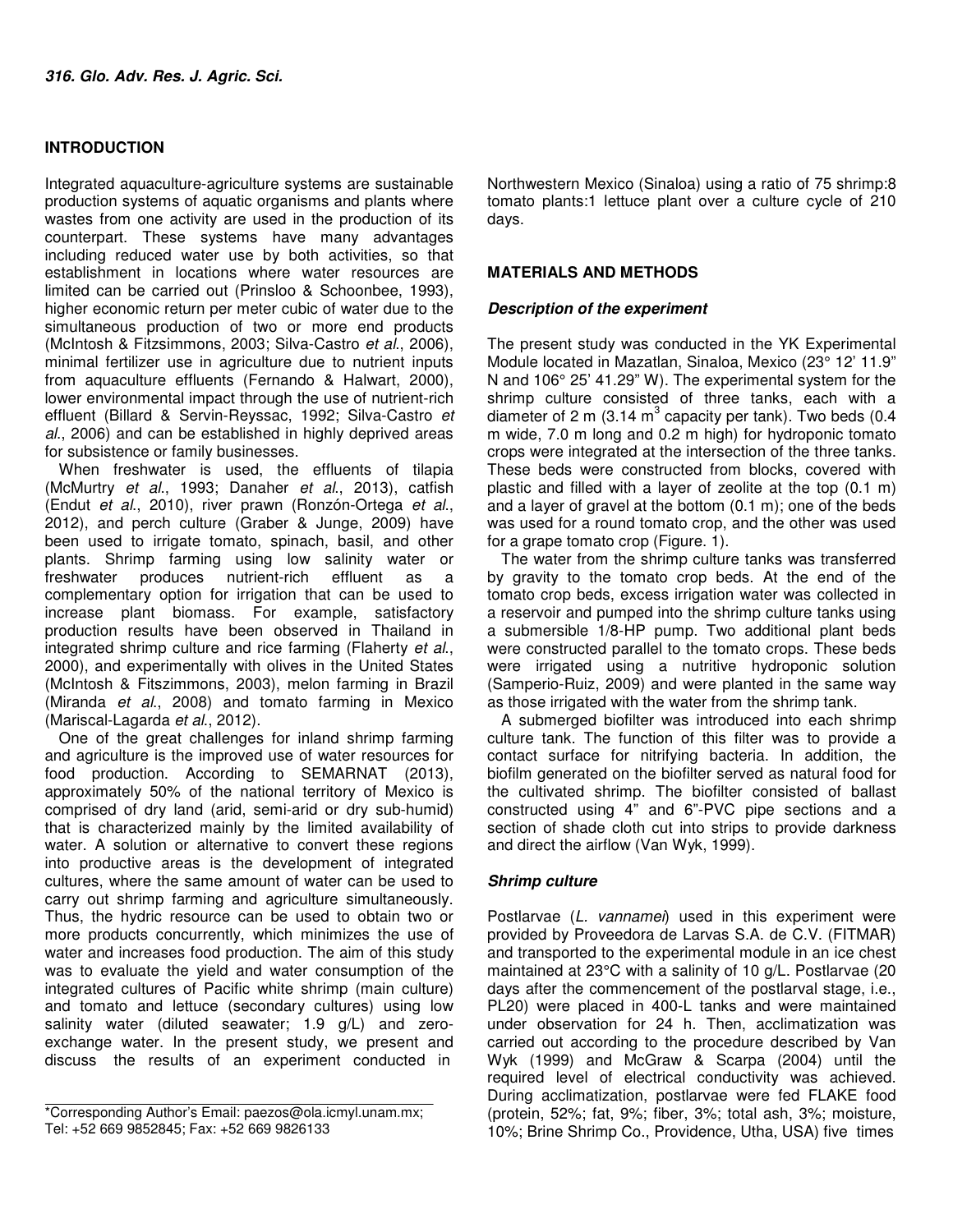

Figure 1. Experimental design of the integrated shrimp-vegetable culture. Arrows: flow of water; TC: shrimp culture tanks; THS: nutritive hydroponic solution tank; FS: suspended solids filter; CTU: grape tomato crop; CTB: tomato crop; TR: water return tank; LO: lettuce crop.

per day (7:00, 10:00, 13:00, 16:00 and 19:00 h). Once the process of acclimatization was completed, post larvae were transferred to the shrimp culture tanks at a density of 75 PL/ $m^2$  in 1.9-g/L diluted seawater (3.0 dS/m).

During the first month, the shrimp received FLAKE food that they were manually fed from the edge of the shrimp culture tanks. From the second month, the shrimp were fed using feeder trays (two trays per shrimp culture tank) containing CAMARONINA food (protein, 35%; fat, 3.5%; fiber, 5%; total ash, 11%; moisture, 12%; Nestlé Purina Pet Care Company, St. Louis, Missouri, EUA). The food was rationed in three portions per day (8:00, 13:00 and 16:00 h) and was adjusted based on the biomass and food remaining in the feeder trays according to Zendejas-Hernandez (1994). The shrimp culture cycle had a 120-day duration; the organisms were harvested, but the water remained in the culture tanks and was then used for the production of hydroponic lettuce.

# **Vegetable crops**

The tomato plants (round tomato and grape tomato) were provided by Agricola El Chaparral S.P.R. de R.L. and were transported to the experimental module in seedling planters containing 240 cavities. The plants were transplanted 30 days after the shrimp culture started. Round tomato and grape tomato plants (36 of each) were coupled with the shrimp culture (3 tanks with 675 shrimp) as a nutritive hydroponic solution treatment. Irrigation was carried out three times per day (8:00, 13:00 and 16:00 h) (Mariscal-Lagarda et al., 2012) and after irrigation, excess water was returned to the shrimp culture tanks. The tomatoes were harvested once the fruit started to turn red.

Lettuce seeds were sown in seedbeds with 240 cavities containing a mixture of peat moss, zeolite and perlite (1:1:1) and were irrigated three times per day (8:00, 13:00 and 16:00 h) (Samperio-Ruiz, 2000). The seedlings were transplanted to their respective treatments 30 days after sowing. The lettuce plants were transplanted after the shrimp were harvested (121 days after the shrimp culture was started). The lettuce (9 plants) was floated in the shrimp culture tanks on a polyurethane sheet (1 m x 1 m). At the same time, 9 lettuce plants were floated in a hydroponic bed (DFT system) filled with commercial hydroponic nutritive solution (Samperio-Ruiz, 2000). The lettuce was harvested 50 days after been transplanted.

# **Sampling and chemical analysis**

During the culture cycle, weekly water samples were collected directly from the tanks (25 cm below the surface water) between 12:00 and 13:00 h and were filtered using What man GF/F filter paper. The water samples were stored in clean plastic bottles (120 mL) and transported to the laboratory at a low temperature  $(4 \degree C)$ . The temperature and dissolved oxygen were measured using a dissolved oxygen meter (model DO200, YSI, Ohio, USA), the pH and electrical conductivity were measured using a pH meter (model HI 98129, Hanna instruments, Texas, USA); these measurements were conducted twice a day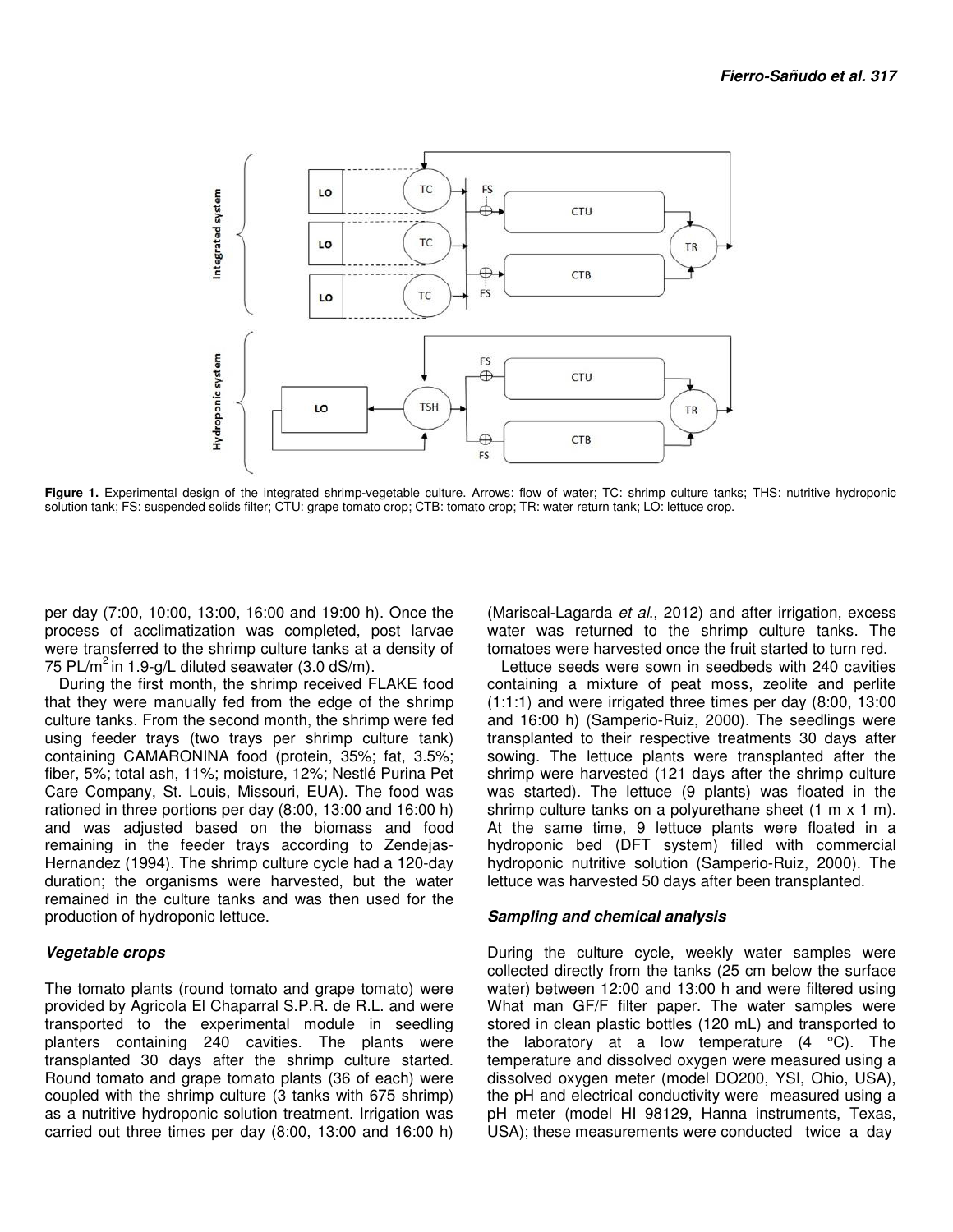| Water variables  | Mean $\pm$ SD   |
|------------------|-----------------|
| Temperature (°C) | $29.0 \pm 3.7$  |
| $O2$ (mg/L)      | $6.0 \pm 0.9$   |
| pH*              | $8.3 \pm 0.3$   |
| $EC$ ( $dS/m$ )  | $3.1 \pm 0.1$   |
| TAN-N $(mg/L)$   | $0.14 \pm 0.25$ |
| $NO2$ -N (mg/L)  | $0.06 \pm 0.16$ |
| $NO3 - N$ (mg/L) | $0.71 \pm 0.72$ |
| $PO4 - P$ (mg/L) | $0.35 \pm 0.39$ |

Table 1. Water quality variables (mean ± standard deviation) of shrimp tanks daily (pH and EC) and weekly (TAN-N, NO<sub>2</sub>-N, NO<sub>3</sub>-N, and PO<sub>4</sub>-P) monitoring in a trial.

\* In units of pH

(at 6:00 and 18:00) in situ. The water samples were used to determine the nutrient concentrations, which were measured using the procedures outlined by Grasshoff et al. (1990). The diluted seawater used in this trial was analyzed in duplicate for major ions using standard techniques (APHA, 1989). With the exception of ammonia, for which the coefficient of variation ranged between 5 and 15%, the precision of determination was <10% for the remaining ions. The estimated detection limits were 0.001 mg/L for N-ammonia, 0.001 mg/L for N-nitrite, 0.001 mg/L for nitrate  $+$  nitrite and 0.005 mg/L for phosphate.

# **Biometry, survival and harvest**

During the culture cycle, biometry was performed weekly to record the growth of the shrimp and make necessary adjustments in the feed. Ten shrimp were randomly collected from each tank and weighed using a digital balance  $(\pm 0.01 \text{ g})$  to determine the average weight. Then, the shrimp were returned to their respective culture tanks. Shrimp survival, final weight, growth rate and feed conversion ratio (FCR) were determined at harvest. Survival was calculated using the following formula (Esparza-Leal et al., 2010): Survival  $(\%)$  = (final number of shrimp/initial number of shrimp) x 100; growth rate was estimated as follows (Araneda et al., 2008): Growth rate  $(g/week) = (Wf-Wi)/t$ , where Wf is the final average weight of shrimp at harvest time, Wi is the initial average weight on day 0 of culture and t is the time expressed in weeks. The FCR was calculated using the following equation (Smith et al., 2002): FCR = Fi/w, where Fi is the food consumed by the shrimp and w is the weight gain of the shrimp. The shrimp were weighed individually to determine the final average weight at harvest. Tomato fruits were counted and weighed individually, while the lettuce plants were weighed individually but without the roots.

# **Statistical analysis**

The data obtained were subjected to tests of normality and homogeneity of variance. If these assumptions were met, Student's t test was used to determine the differences between the treatments. The data that were not normally distributed or that violated the assumption of homogeneity of variance were analyzed using the Mann-Whitney U test using Sigma Stat 3.5 software (Aspire Software International, USA). Both tests were conducted using a confidence interval of 95% (Zar, 1984).

# **RESULTS**

## **Characterization of water, yield and water consumption**

The diluted seawater that was used to fill the shrimp tanks had an electrical conductivity of 3.1±0.10 dS/m, which is equivalent to a salinity of approximately 1.90  $\pm$ 0.07 g/L of total dissolved solids (TDS). The water quality variables of the shrimp tanks fluctuated between 21.1 and 35.1°C for temperature; 2.4 and 9.5 mg/L for dissolved oxygen; 7.1 and 9.1 for pH; 0.015 and 0.183 mg/L for ammonium; below detection limits (0.001 mg/L) and 0.699 mg/L for nitrite; 0.273 and 2.495 mg/L for nitrate; and 0.003 and 0.326 mg/L for dissolved phosphates. The mean and standard deviation for the water quality variables are presented in Table 1.

The shrimp were cultured for 120 days, from 16 August to 13 December 2011. The final average shrimp weight was 9.8, 9.1 and 8.9 g for tank 1, 2 and 3, respectively, with survival rates of 97.4, 89.4 and 88.3%, respectively. The FCA was 1.4 for tank 1, 1.6 for tank 2 and 1.7 for tank 3. The estimated growth rates were similar, i.e., 0.54, 0.53 and 0.52 g/week for tanks 1, 2 and 3, respectively. The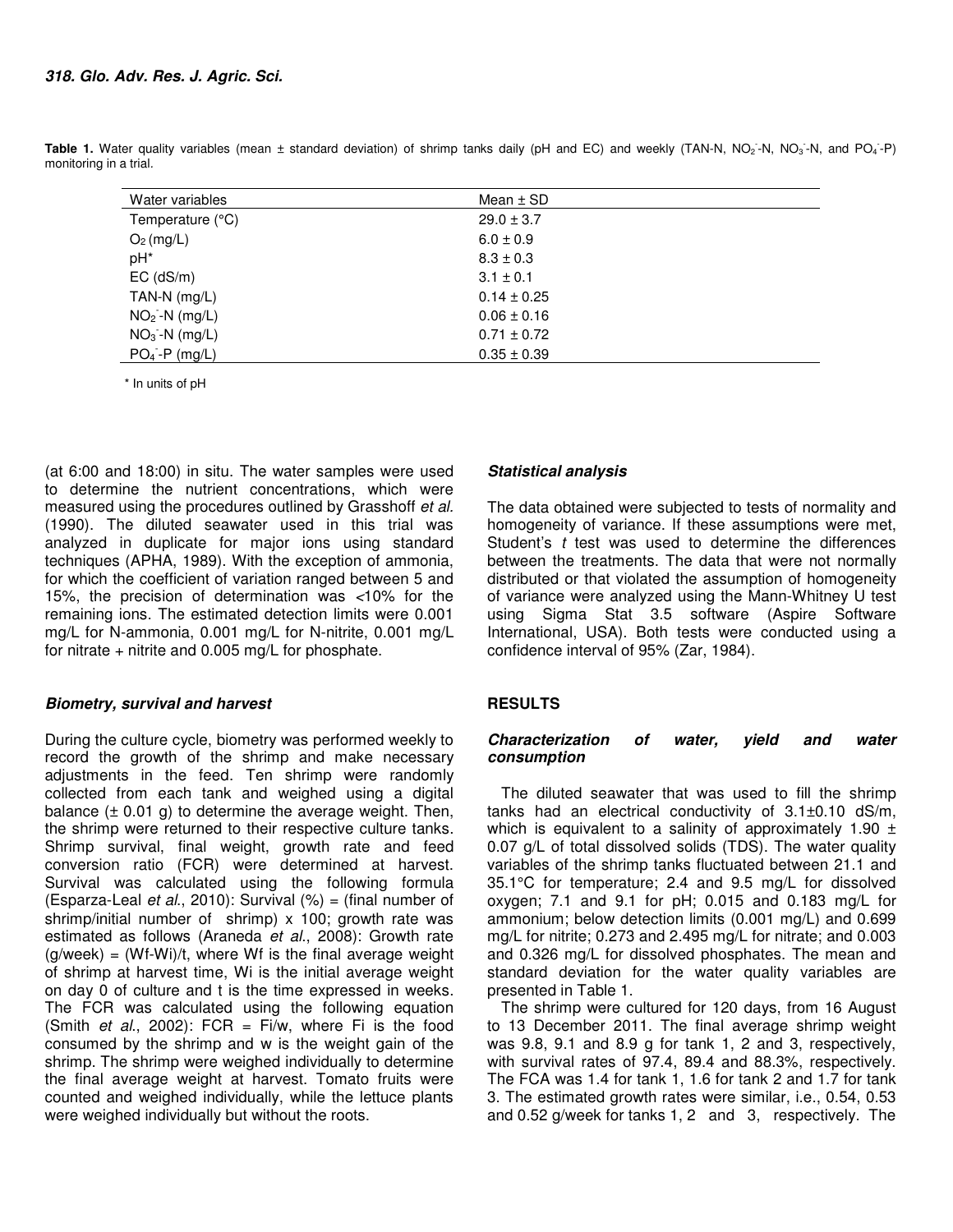| Production data                | Mean $\pm$ SD   |
|--------------------------------|-----------------|
| Stocking density $(PL/m^2)$    | 75              |
| Initial weight (mg)            | $45.0 \pm 2.0$  |
| Final weight (g)               | $9.1 \pm 0.1$   |
| Growthrate (g/week)            | $0.54 \pm 0.01$ |
| Specifical growth rate (%/day) | $4.41 \pm 0.05$ |
| Survival (%)                   | $90.1 \pm 7.0$  |
| <b>FCR</b>                     | $1.6 \pm 0.1$   |
| Yield (kg/ha)                  | 6131±588        |

**Table 2.** Production data of white shrimp (L. vannamei) obtained during integrated cultured with vegetables.

**Table 3.** Production data of two types of tomato (L. esculentum) obtained during integrated culture with white shrimp.

|                             | Tomato                    |                                | Grape tomato                    |                       |  |
|-----------------------------|---------------------------|--------------------------------|---------------------------------|-----------------------|--|
|                             | Shrimp effluent           | Nutritive solution             | Shrimp effluent                 | Nutritive solution    |  |
| Fruits per plant            | $4.21 \pm 1.25^a$         | $6.19 \pm 2.26^{\circ}$        | $59.53 \pm 18.04^a$             | $108.20 \pm 30.72^b$  |  |
| Production per plant (g)    | $320.00 \pm 84.94^a$      | $457.20 \pm 191.20^{\circ}$    | 194.80 $\pm$ 73.49 <sup>a</sup> | $406.00 \pm 151.10^b$ |  |
| Fuit mean weight (g)        | $77.58 \pm 12.04^{\circ}$ | $73.58 \pm 13.74$ <sup>a</sup> | $3.24 \pm 0.44^{\text{a}}$      | $3.75 \pm 0.96^b$     |  |
| Yield $(t \text{ ha}^{-1})$ | $13.40 \pm 3.56^a$        | $19.14 \pm 8.00^6$             | $8.75 \pm 3.07^{\circ}$         | $17.00 \pm 6.32^b$    |  |

Different letters among means are significantly (P<0.05) different.

Table 4. Production data of lettuce (L. sativa) obtained during integrated culture with shrimp L. vannamei.

| Production data              | Shrimp effluent                 | Nutritive solution       |
|------------------------------|---------------------------------|--------------------------|
| Mean individual weigth (g)   | $280.20 \pm 47.23^{\circ}$      | $134.31 \pm 29.42^a$     |
| Yield (kg ha <sup>-1</sup> ) | $16,812.00 \pm 2829.34^{\circ}$ | $8,056.00 \pm 1764.90^a$ |

Different letters among means are significantly (P<0.05) different.

average shrimp culture data are summarized in Table 2.

 The production of round tomato and grape tomato in the integrated shrimp-tomato-lettuce culture containing diluted seawater and in the hydroponic nutritive solution (control) is shown inTable 3. The fruit number, production per plant, and yield were significantly (P<0.05) higher for tomato plants irrigated with the hydroponic nutritive solution; only the average individual fruit weight did not differ significantly (P>0.05) between the plants irrigated using water from the shrimp culture and those irrigated with the hydroponic nutritive solution. The yields obtained for the grape tomato plants irrigated with the

nutrient solution were significantly (P<0.05) higher than those irrigated using the water from the shrimp culture; this result is similar to that obtained for the other production variables. The average individual weight and yield of lettuce growing with shrimp effluent were higher (P<0.05) than those obtained in the treatment with the nutrient solution (Table 4).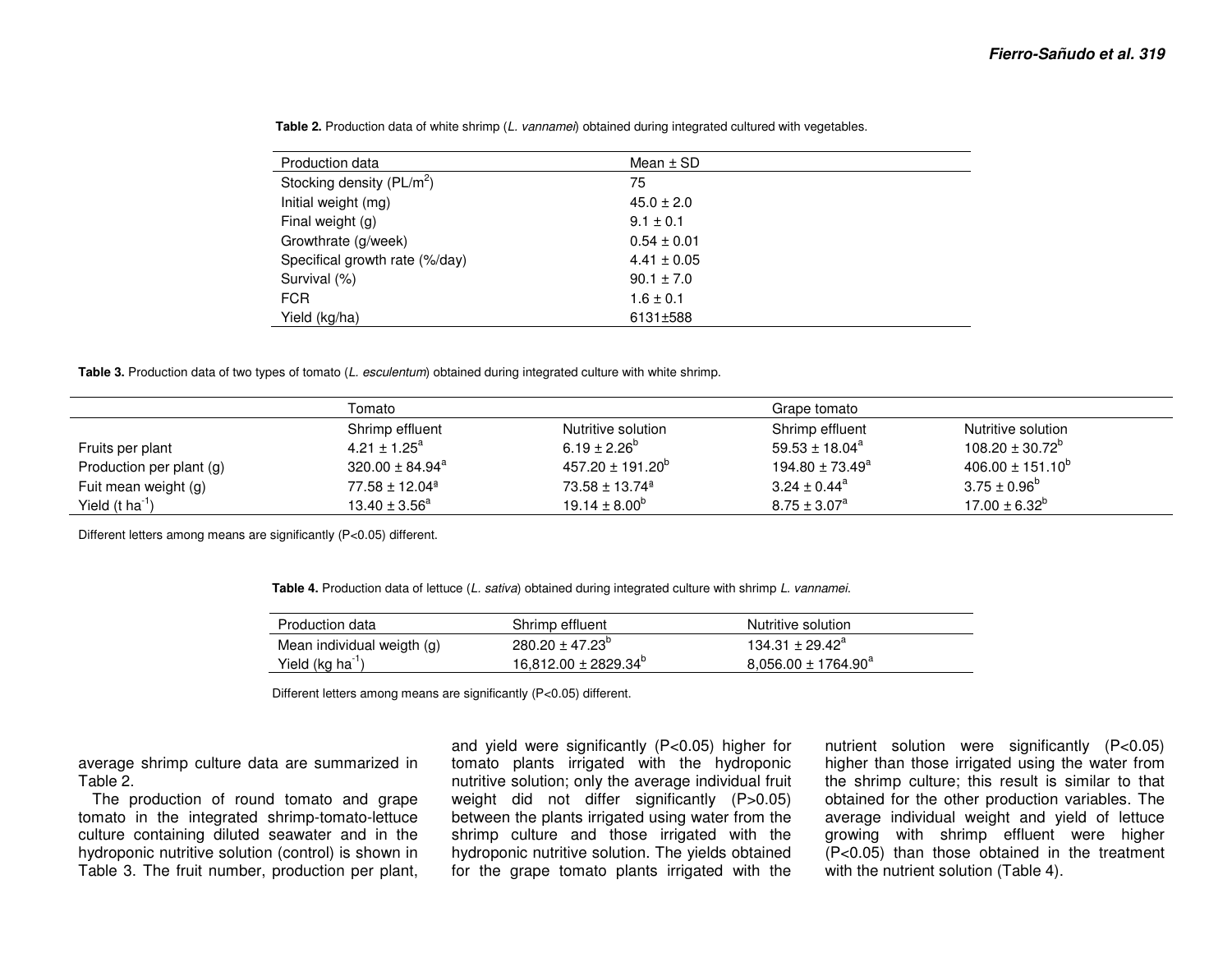| Variable                             | Water of shrimp tanks<br>$(mean \pm SD)$ | Seawater diluted to 1.9 g/L* |  |  |
|--------------------------------------|------------------------------------------|------------------------------|--|--|
| $Mg^{+2}$                            | 77.7                                     | 69.4                         |  |  |
| $\mathsf{K}^{\scriptscriptstyle{+}}$ | 21.3                                     | 21.5                         |  |  |
| $Ca+2$                               | 23.5                                     | 22.2                         |  |  |
| $Na+$                                | 544.0                                    | 582.5                        |  |  |
| Ratios                               |                                          |                              |  |  |
| Na:K                                 | 25.5                                     | 28.7:1                       |  |  |
| Ca:K                                 | 1.1:1                                    | 1.1:1                        |  |  |
| Mg:Ca                                | 3.3:1                                    | 3.1:1                        |  |  |

**Table 5.** Major chemical components (expressed in mg/L except pH and CE) of the water used in the integrated culture shrimp-vegetables

Calculated theoretically from the salinity values (Roy et al., 2010)

The water consumption of the integrated shrimp-tomatolettuce culture was estimated as 3.0  $m<sup>3</sup>$  per kilogram of shrimp harvested, which decreased when tomato and lettuce production were included, i.e., 0.68 m<sup>3</sup> per kilogram of biomass harvested.

# **DISCUSSION**

L. vannamei can survive and grow well at low salinities (Mariscal-Lagarda et al., 2012). According to Van Wyk (1999), McGraw et al. (2002) and McGraw & Scarpa (2004), this species can be cultivated at salinities as low as 0.5 g/L. The optimum concentrations of major ions and the ratios of Na:K, Ca:K and Mg:Ca in water for shrimp culture using low salinity water can be found in diluted seawater (Boyd & Thunjai, 2003). Therefore, the water used in this trial should theoretically produce the best shrimp growth and the greatest harvest. The major components and ion ratios measured in the water are summarized in Table 5; sodium and magnesium were present in the highest concentrations. Most of the ion concentrations and the ratios of the major ions were theoretically similar to diluted seawater. The average temperature, dissolved oxygen and pH values were within the optimal ranges proposed by Van Wyk & Scarpa (1999) and Boyd (2001); however, certain temperature and dissolved oxygen values fell outside these ranges on some occasions. The ammonia and nitrate concentrations measured in the water used for the culture cycle did not exceed the limits proposed as safe levels: Frías-Espericueta et al. (1999) recommended a safe value of 6.5 mg/L for ammonia to avoid toxic effects on juveniles, and Van Wyk & Scarpa (1999) and Kuhn et al. (2010) stated that concentrations below 60 and 220 mg/L for nitrate, respectively, had no negative effects on survival or growth. Nitrite concentrations were maintained below 0.45

mg/L, which was proposed by Gross et al. (2004) as a safe level.

The shrimp production data obtained using diluted seawater are comparable with those recorded in other studies (Table 6). For example, Esparza-Leal et al. (2010) obtained a yield of 3.3 t/ha and a survival rate of 82.5% with a stocking density of 50  $PL/m^2$  using fresh groundwater with a salinity level below 1.0 g/L. Araneda et al. (2008) recorded a yield of 7.8 t/ha and a final average weight of 11.4 g using water with a salinity of 0.6 g/L, which was obtained from a subterranean aquifer (known as cenote) in Yucatán, México. Higher yields and growth rates have been reported for shrimp culture using low salinity water. For example, Samocha et al. (1998) reported a yield of 5.2 t/ha with a stocking density of 27  $PL/m^2$  using diluted seawater with a salinity of 2 g/L. Similarly, Samocha et al. (2004) obtained a yield of 11.1 t/ha with a stocking density of 91 PL/m<sup>2</sup> using geothermal (25 °C) deep water with a salinity of 2.2 g/L.

In integrated shrimp culture, Mariscal-Lagarda et al. (2012) obtained a yield of 3.9 t/ha with a survival rate of 56.3% and a final average shrimp weight of 13.9 g, in contrast to the present study where salinity and stocking density were lower (0.73 g/L and 50 PL/m<sup>2</sup>, respectively). The differences in the shrimp yield and survival can be related to the type of water used; in our case, diluted seawater (1.9 g/L) was used, while Mariscal-Lagarda et al. (2012) used groundwater with a salinity of 0.65-0.85 g/L that had been supplemented with salts  $(K^+)$  and Mg<sup>++</sup>). The deficiency of major ions in groundwater has been associated with poor development and growth of shrimp, which is exacerbated by an imbalance between ions (Boyd, 2002). According to Fielder et al. (2001) and Roy et al. (2010), the ion ratios should be similar to those present in seawater when it is diluted to the same salinity as groundwater to ensure good development of shrimp.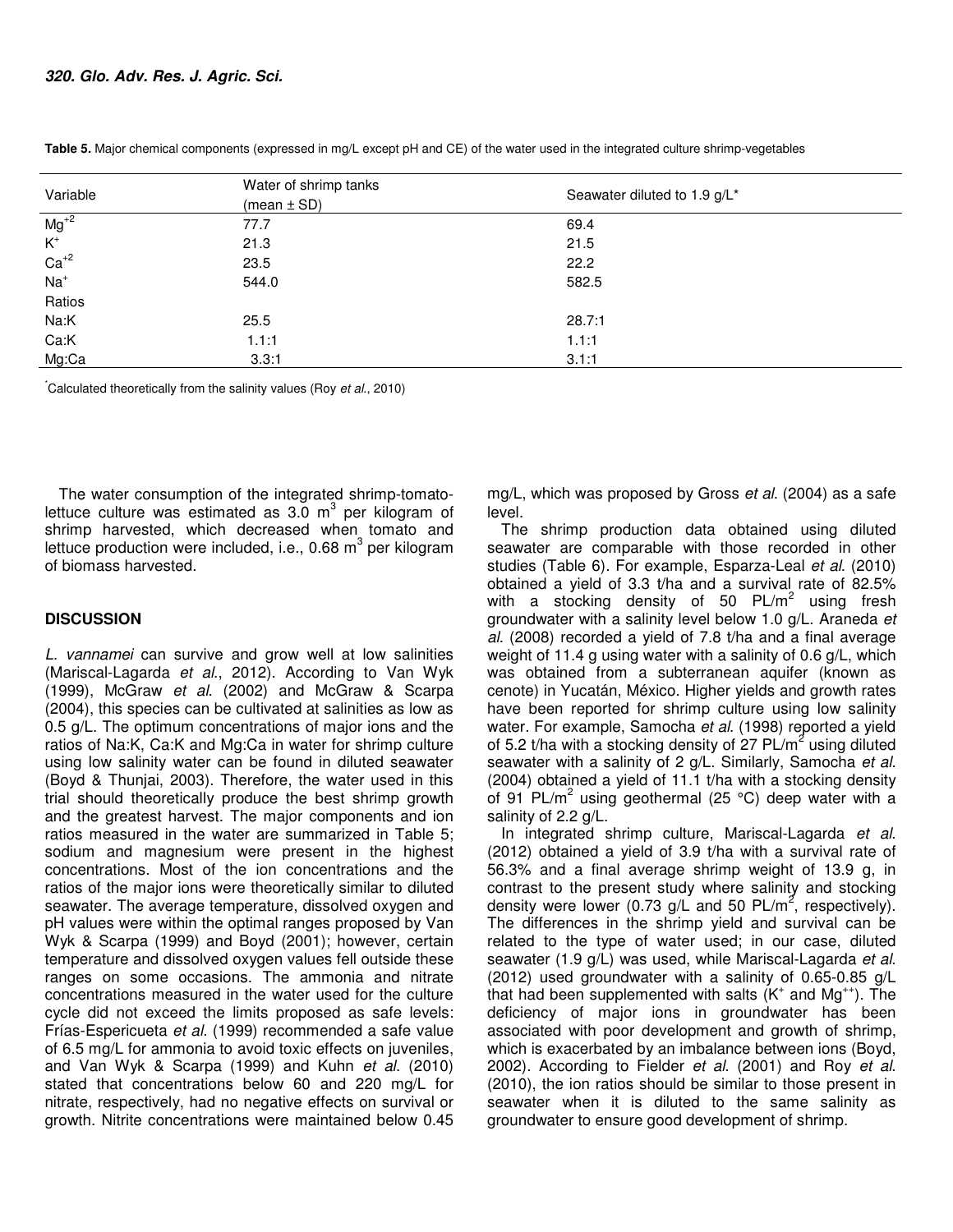Salinity Density Yield Survival FCR Duration Size Growth rate Reference g L<sup>-1</sup> (PL m<sup>-2</sup>) (t ha<sup>-1</sup>) (%) (days) (g) (g week<sup>-1</sup>) Low salinity water 0.5-7.0 60 2.9 68.4 1.4 91 11.2 0.37 Wudtisin y Boyd (2011) 0.5-7.0 65 2.3 56.9 1.9 72 8.7 0.29 Wudtisin y Boyd (2011) 4.0 27 5.2 98.8 - 77 19.3 1.70 Samocha et al. (1998) 2.2 91 11.1 66.9 2.8 100 18.5 1.36 Samocha et al. (2004) 2.0 27 5.2 98.8 - 77 19.0 1.67 Samocha et al. (1998) er 13 1.3 61.5 - 77 15.6 1.41 Mariscal –Lagarda et al. (2007,2010) 1.2\* 75 3.8 46.8 2.3 120 11.1 0.65 This study 1.9\* 75 6.2 90.0 1.6 120 9.1 0.54 This study Fresh water 0.6\* 90 7.8 76.1 - 203 11.4 0.38 Araneda et al. (2008) 0.5 100 77.0 1.6 180 14.1 0.55 Van Wyk *et al.* (1999) < 1 50 3.3 82.5 - 84 8.1 0.70 Esparza-Leal et al. (2010) 0.7 39 3.5 47.0 3.0 112 19.3 1.30 Green (2008) 0.7 23 0.98 82.3 1.9 55 5.5 0.90 Green (2008) 0.7 28 2.4 99.2 1.2 65 9.0 1.30 Green (2008) 0.9 50 3.9 56.3 1.6 120 14.0 0.73 Mariscal-Lagarda et al.(2012)

Table 6. Production data of low salinity water and fresh water cultures with shrimp L. vannamei.

\*Calculated according to Boyd (2002).

**Table 7.** Production data, water exchange and use of water in different shrimp cultures.

| Specie      | Salinity | Density     | Water           | Yield       | Duration | $m3$ per kg     | Reference                        |
|-------------|----------|-------------|-----------------|-------------|----------|-----------------|----------------------------------|
|             | (g L     | -2<br>(PLm) | exchange $(\%)$ | -1<br>(t ha | (days)   | Of<br>harvested | shrimp                           |
| L.setiferus | 22.9     | 40          | 25.0            | 5.7         | 140      | 640             | Hopkins et al. (1993)            |
| L.setiferus | 21.8     | 40          | 2.5             | 6.4         | 140      | 9               | Hopkins et al. (1993)            |
| L.setiferus | 18.3     | 20          | 0.0             | 3.2         | 140      | 6               | Hopkins et al. (1993)            |
| L.vannamei  | 37.5     | 14          | 4.0             | 1.8         | 130      | $17-22$         | Páez-Osuna et al. (1997)         |
| P. monodon  | 20-30    | $20 - 30$   | $10 - 15$       | 3.6         | 100-120  | $6.7 - 9.8$     | Anh <i>et al.</i> (2010)         |
| L.vannamei  | 36.0     | 15          | 15.0            | 3.1         | 203      | 62-71           | Casillas Hernández et al. (2006) |
| L.vannamei  | 42.5     | 20          | 12.7            | 2.0         | 190      | 113             | Miranda-Baeza et al. (2007)      |
| L.vannamei  | 1.8      | 13          | 0.0             | 1.3         | 77       | 64              | Mariscal-Lagarda et al. (2010)   |
| L.vannamei  | 0.86     | 50          | 1.0             | 3.9         | 120      | $4.7(2.1)$ **   | Mariscal-Lagarda et al. (2012)   |
| L.vannamei  | $1.9^*$  | 75          | 1.0             | 6.1         | 120      | $3.0(0.68)$ *** | This study                       |

\*Calculated according to Boyd (2002). \*\*Water consumption calculated with shrimp and tomato harvested. \*\*\* Water consumption calculated with shrimp, tomato and lettuce harvested.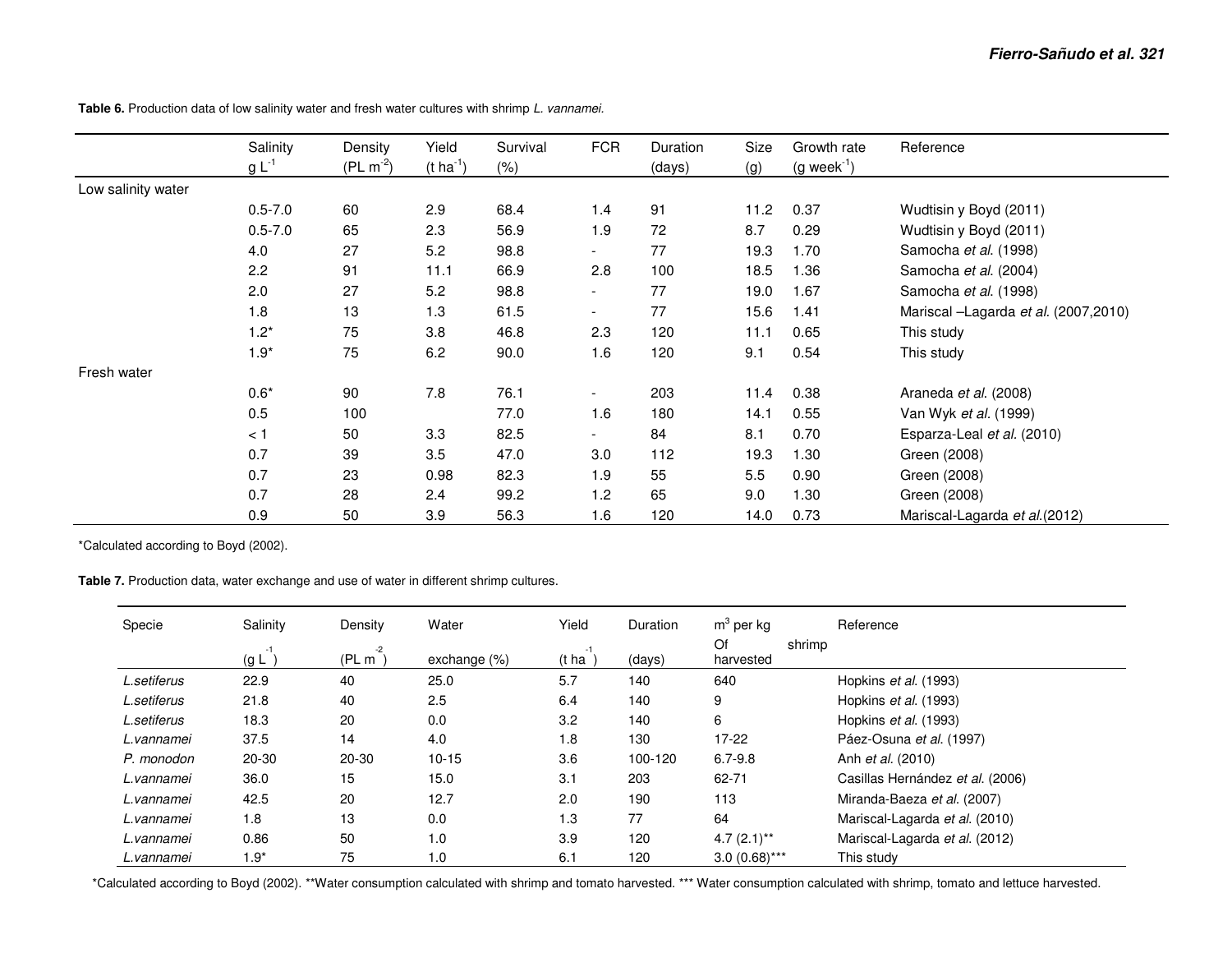In Mexico, the average annual yield achieved by commercial tomato monoculture is 57.2 t/ha using seasonal cycles of perennial crops and irrigation methods (SIAP, 2014). This includes open-grown crops, those grown in shade houses and greenhouses, and where fertilizers and pesticides are applied to ensure production. However, Resch (1995) indicated that hydroponic yield may vary from 200 to 700 t/ha in greenhouses under controlled conditions (humidity, light, air exchange, etc.). McMurtry et al. (1997) achieved round tomato yields ranging from 93-137 t/ha in cultures with different treatments coupled to hybrid tilapia. Mariscal-Lagarda et al. (2012) estimated a yield of 36.1 t/ha for tomato plants irrigated with effluent from shrimp culture; the individual fruit weight was 110.6 g and there were 7.0 tomatoes per plant. These results are higher than those recorded in the present work (yield of 13.4 t/ha, individual fruit weight of 77.6 g and 4.2 tomatoes per plant). There are no available yield records for grape tomato grown in Mexico. Additionally, this plant has not previously been used in integrated cultures. However, Silva-Castro et al. (2006) reported a yield of 32 t/ha with an average individual fruit weight of 5.5 g for cherry tomatoes irrigated with tilapia effluent. All the integrated cultures mentioned above used freshwater  $\left($ <1 g/L) in contrast to the diluted seawater used in the present work. Magán et al. (2008) indicated that the threshold value of electrical conductivity at which the production of tomato begins to decrease is 3.5 dS/m. This value was not reached in the present study, but the maximum tolerable concentrations of sodium and chloride in the irrigation solution exceeded the values recommended by Molineux (1996), i.e., 250 and 400 mg/L for sodium and chloride, respectively. Schwarz (1975) indicated that the sodium and chloride concentrations in the irrigation solution should not exceed 400 and 600 mg/L, respectively, while Samperio-Ruiz (2000) mentioned that these ions should be present in very low concentrations. It is likely that the excess of sodium and chloride was the main factor responsible for the low tomato yields in this work; however, it is important to realize that the tomato was a secondary or complementary crop to the shrimp culture.

The average monoculture lettuce yield obtained commercially in Mexico is 20.7 t/ha, while Resch (1990) indicates that hydroponics can reach yields of 23 t/ha and higher. Lennard and Leonard (2006) obtained lettuce yields of 44.7 t/ha with individual weights of 116.9 g in an integrated culture with Murray cod (Maccullochella peelii peelii). In addition, Dediu et al. (2012) estimated yields of 33.0 to 37.0 t/ha and individual weights of 74.3 to 85.9 g for lettuce grown with effluent from sturgeon culture. In the present work, the mean lettuce yield and individual weight were low (16.8 t/ha and 280.2 g, respectively). This relatively low lettuce yield can be explained by various factors; i.e., the relatively high EC and elevated concentrations of sodium and chloride; and the low

stocking density of lettuce per tank  $(9/m^2)$ . The maximum lettuce EC tolerance is reported as 1.0 to 1.4 dS/m (Maas, 1986) and 1.3 dS/m (Ayers et al., 1951), and this plant is classified as moderately sensitive to salinity (Yadav et al., 2011). The results from the present study indicate that an adequate structure system that allows for a high stocking density, such as the conventional DFT (deep flow technique) system beds (Samperio-Ruiz, 2000), is needed.

It is important to emphasize that while relatively low tomato and lettuce yields were obtained in the present study, these can be considered as an addition to the main crop, i.e., shrimp culture. There are two advantages of this integrated culture system: first, the nutrients contained in the effluent water (e.g., nitrogen, phosphorus and other micronutrients) are converted into biomass as the tomato and lettuce plants grow; and second, the discharge of shrimp effluent is avoided, which reduces the impacts on the natural ecosystems (rivers, groundwater, coastal lagoons, estuaries and other wetlands) that would otherwise receive such effluent. The adverse impacts associated with the addition of nutrients, such as the deterioration of water quality (reduction of dissolved oxygen, increase in ammonia, nitrite and suspended solids, etc.) and eutrophication, have serious consequences, and such phenomena are recurrent in the southeastern Gulf of California (NW Mexico) (Páez-Osuna et al. 2013).

Although there is no optimal level for the consumption of water per kilogram of shrimp harvested, the lowest water consumption is the most preferable for freshwater and low salinity cultures (Mariscal-Lagarda et al., 2012). The use of integrated cultures significantly decreases the water consumption per kilogram of harvested biomass. The water consumed by various traditional shrimp monocultures using different species in several systems is summarized in Table 7. Values as high as 640  $m^3$  are obtained to produce one kilogram of shrimp at a density of 40 PL  $m<sup>-2</sup>$  with a water exchange of 25% (Hopkins *et al.*, 1993), or as low as 6.7-9.8  $m^3$  to produce one kilogram of shrimp at a density 20-30 PL  $m<sup>-2</sup>$  with a water exchange of 4% (Ahn et al., 2010). Mariscal-Lagarda et al. (2012) estimated a water consumption of 4.7  $m^3$ /kg for shrimp in an integrated culture with a tomato crop; this consumption decreased to 2.1  $m^3$ /kg when tomato production was added. These values are higher than those obtained in this study (i.e., 3.0 and  $0.68$   $\mathrm{m}^3$ /kg for shrimp production and combined shrimp, tomato and lettuce production, respectively) because in our case, a higher shrimp yield was obtained and there were two vegetable crops instead of one, which leads to a better use of water and nutrients. The water consumption of the integrated system described here can be further reduced by improving the ratio of the number of shrimp to the number of plants or by using the total shrimp effluent to irrigate more lettuce crops. Thus, shrimp culture using low salinity water, similar to that used in agriculture, can be carried out with less water, even in arid and semiarid regions where water is a limiting resource.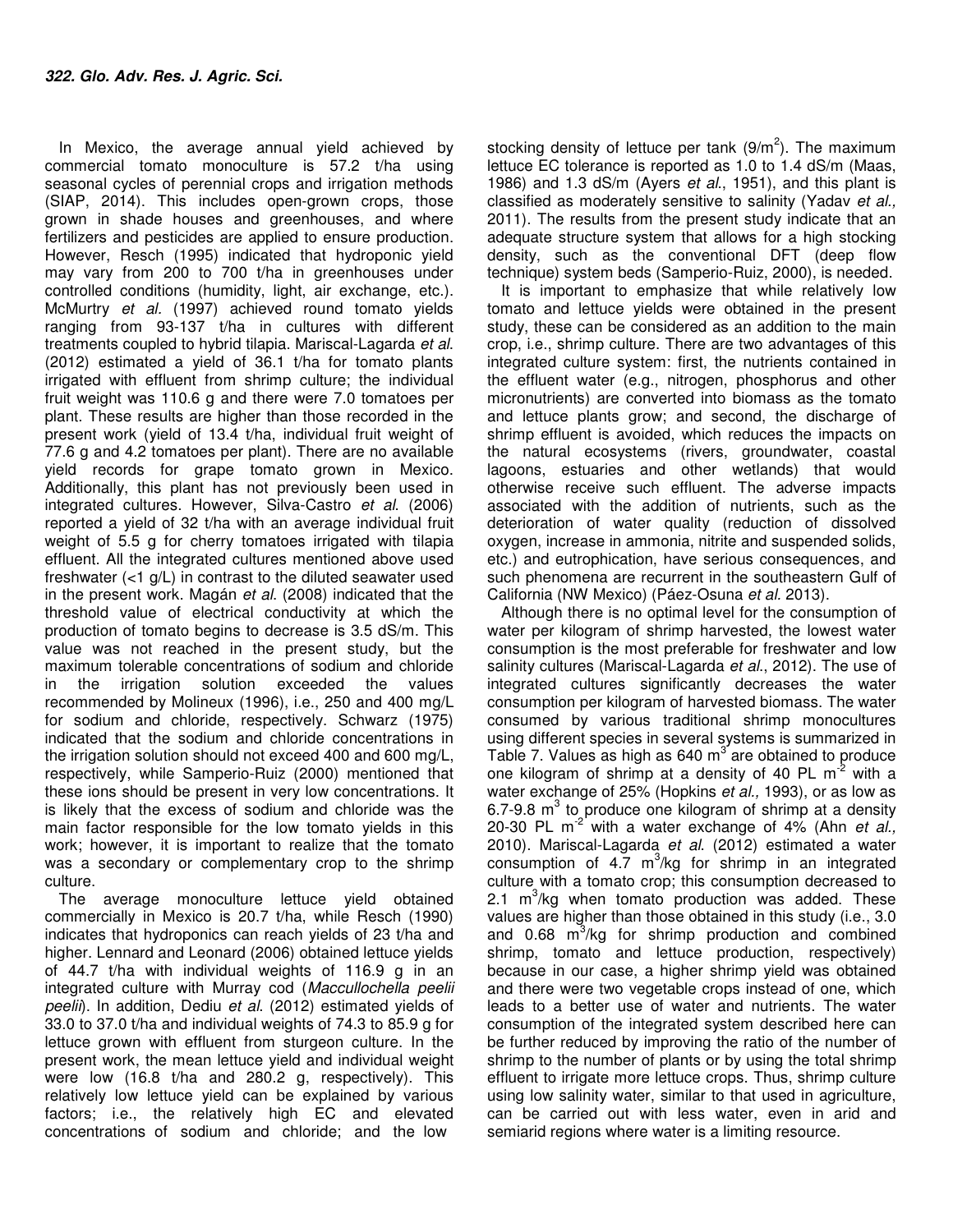#### **CONCLUSIONS**

Considering the results from the present study (shrimptomato-lettuce integrated culture) and the work developed by Mariscal-Lagarda et al. (2012; 2013; 2014) for shrimptomato culture seems to present two extreme situations in terms of the yield of the harvested products. When diluted seawater is used, the tendency is that the main crop is shrimp (being the most favored) and plants (less favored) constitute the secondary crop. By contrast, when wellwater or surface freshwater (with a composition equal or similar to diluted seawater) is used, it is likely that shrimp farming will be less favored, while the plants produce higher yield. This tendency to favor shrimp or plants is the crux of the shrimp-vegetable culture systems. However, these systems depend on the characteristics of the water source. Clearly, the composition of the available water is a critical point that favors shrimp or vegetable production.

The integrated shrimp-vegetable culture using low salinity water and zero-water exchange presented here shows promising results, but it is necessary to conduct further research to: (i) determine the optimal number of tomato and lettuce plants to develop a more efficient system; (ii) evaluate the composition of the water that will generate the highest shrimp, tomato and lettuce yield; (iii) determine the nitrogen and phosphorus dynamics in these integrated systems; (iv) calculate the economic and financial feasibility of this system; (v) evaluate the environmental value of this system in terms of the reduction and mitigation of impacts on the receiving waters; and (vi) evaluate the quality of the products harvested (tomato, lettuce and shrimp).

### **ACKNOWLEDGEMENTS**

The authors thank to Quim. Bojorquez-LeyvaHumberto for him helps in the chemical characterization of water. The project was developed thanks to institutional support and partially from ICMyL-UNAM and the project "Water quality in integrated shrimp farming in freshwater hydroponic tomato", UAS-PROFAPI2012/123.

#### **REFERENCES**

- Anh PT, Kroeze C, Bush SR, Mol, APJ (2010). Water pollution by intensive brackish shrimp farming in south-east Vietnam: causes and options for control. Agric. Water Manage. 97: 872–882.
- APHA (American Public Health Association) (1989). Standard methods for the examination of water and wastewater. Port City Press, Baltimore, EUA.
- Araneda M, Pérez E, Gasca-Leyva E (2008). White shrimp Penaeus vannamei culture in freshwater at three densities: condition state based on length and weight. Aquacult. 283: 13–18.
- Ayers AD, Wadleigh CH, Bernstein L (1951). Salt tolerance of six varieties of lettuce. P. Am. Soc. Hortic. Sci. 57: 237-242.
- Billard R, Servrin-Reyssac J (1992) .Les impacts negatifs de la piscicultured' étang sur l'environment. In: Production, Environment and Quality. (Eds Barnabe, G. & Kestemont, P.) European Aquaculture Society (special publication), pp. 17–29.
- Boyd CE (2001). Consideraciones sobre la calidad del agua y del suelo en cultivos de camarón. In: Métodos para mejorar la camaronicultura en Centroamérica (Eds M.C. Haws & C.E. Boyd), pp 24-25. Managua, Nicaragua.
- Boyd CE (2002). Standardize terminology for low-salinity shrimp culture. Global Aquaculture Advocate 7(1): 58-59.
- Boyd CE, Thunjai T (2003). Concentrations of major ions in water of inland shrimp farms in China, Ecuador, Thailand and the United States. J. World Aquacult. Soc. 34(4): 524-532.
- Casillas-Hernández R, Magallón-Barajas F, Portillo-Clarck G, Páez-Osuna F (2006). Nutrient mass balances in semi-intensive shrimps ponds from Sonora, México using two feedings strategies: trays and mechanical dispersal. Aquacult. 258: 289-298.
- Danaher JJ, Pickens JM, Sibley JL, Chappell JA, Hanson TR, Boyd CE (2013). Growth of tomato seedlings in commercial substrate amended with dewatered aquaculture effluent. Int. J. Veget. Sci. 20(4): 1-29.
- Dediu L, Cristea C, Xiaoshuan Z (2012). Waste production and valorization in an integrated aquaponic system with bester and lettuce. Afr. J. Biotechnol. 11(9): 2349-2358.
- Endut A, Jusoh A, Ali N, Wan Nik WB, Hassan A (2010). A study on the optimal hydraulic loading rate and plant ratios in recirculation aquaponic system. Bioresour. Technol. 101: 1511-1517.
- Esparza-Leal HM, Ponce-Palafox JT, Valenzuela-Quiñonez W, Arredondo-Figueroa JL, Garcia-Ulloa M (2010). Effects of density on growth and survival of juvenile pacific white shrimp, Penaeus vannamei, reared in low-salinity well water. J. World Aquacult. Soc. 41(4): 648-654.
- Fernando CH, Halwart M (2000). Possibilities for integration of fish farming into irrigation systems. Fisheries. Manag. Ecol. 7: 45-54.
- Fielder DS, Bardsley WJ, Allan GL (2001). Survival and growth of Australian snapper, Pagrus auratus, in saline groundwater from inland New South Wales, Australia. Aquacult. 201(1-2): 73-90.
- Flaherty M, Szuster BW, Miller P (2000). Low salinity shrimp farming in Thailand. Ambio 29: 174–179.
- Frias-Espericueta MG, Harfush-Meléndez M, Osuna-López JI, Páez-Osuna F (1999). Acute toxicity of ammonia to juvenile shrimp Penaeus vannamei Boone. Bull. Environ. Contam. Toxicol. 65: 98-103.
- Graber A, Junge R (2009). Aquaponic Systems: Nutrient recycling from fish wastewater by vegetable production. Desalination 246: 147-156.
- Grasshoff K, Ehrhardt M, Krembling K. (1990). Methods of seawater analysis. Verlag Chemie, 419 p.
- Green BW (2008). Stocking strategies for production of Litopenaeus vannamei (boone) in amended freshwater in inland ponds. Aquacult. Res. 39: 10-17.
- Gross A, Abutbul S, Zilberg D (2004). Acute and chronic effects of nitrite on white shrimp (Litopenaeus vannamei) culture in low-salinity brackish water. J. World Aquacult. Soc. 35(3): 315-321.
- Hopkins JS, Hamilton RD, Sandifer PA, Browdy CL, Stokes AD (1993). Effect of water exchange rate on production, water quality, effluent characteristics and nitrogen budgets of intensive shrimp ponds. J World Aquacult. Soc. 24: 304–320.
- Kuhn DD, Smith SA, Boardman GD, Angier MW, Marsh L, Flick GJ (2010). Chronic toxicity of nitrate to pacific white Litopenaeus vannamei: Impacts on survival, growth, antennae length and pathology. Aquacult. 309: 109-114.
- Lennard WL, Leonard BV (2006). A comparison of three different hydroponic sub-systems (gravel bed, floating and nutrient film technique) in an aquaponic test system. Aquacult Int. 14: 539-550.
- Maas EV (1986). Salt tolerant of plant. Appl. Agric. Res. 1(1): 12-16.
- Magán JJ, Gallardo M, Thompson RB, Lorenzo P (2008). Effects of salinity on fruit yield and quality of tomato grown in soil-less culture in greenhouse in Mediterranean climatic conditions. Agric. Water Manage. 95: 1042–1055.